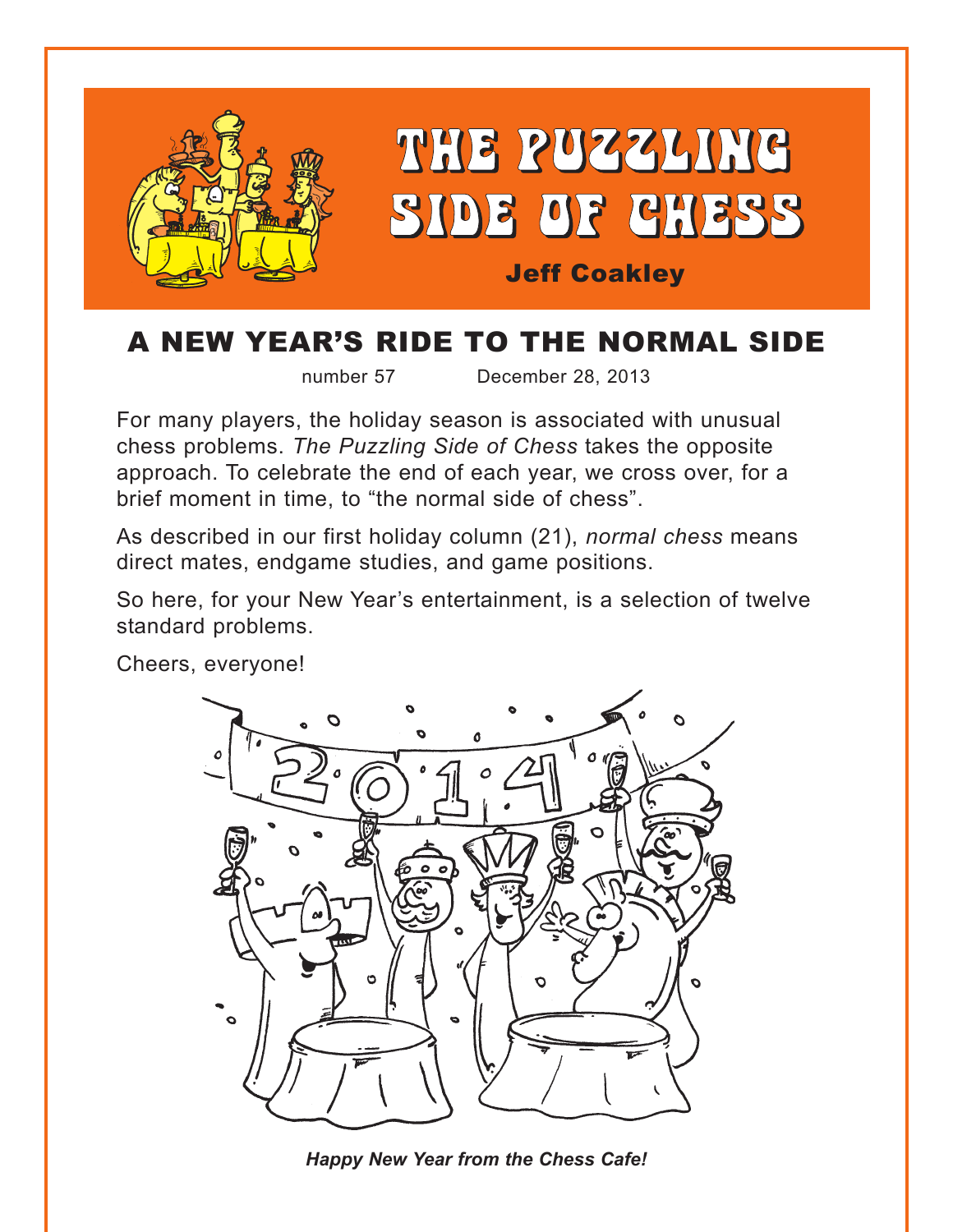<span id="page-1-0"></span>Let's begin our journey into the world of chess normalcy with a simple *mate in two*. Then we'll gradually work our way up to the harder stuff.



**White to mate in 2**

*Miniature* problems, with seven pieces or less, have always been a favourite of mine, especially *mates in two*. Positions with eight to twelve pieces, like the one below, are known as *merediths*. The name honours American composer William Meredith (1835-1903) of Philadelphia.



**White to mate in 2**

In the first two puzzles, the only black piece was the king. Samuel Loyd, in his book *Chess Strategy* (1878), called such positions "intimidated king problems".

The black king is not intimidated in the next *mate in two*. In fact, the black forces outnumber the white. Sam Loyd had these two things to say about his composition: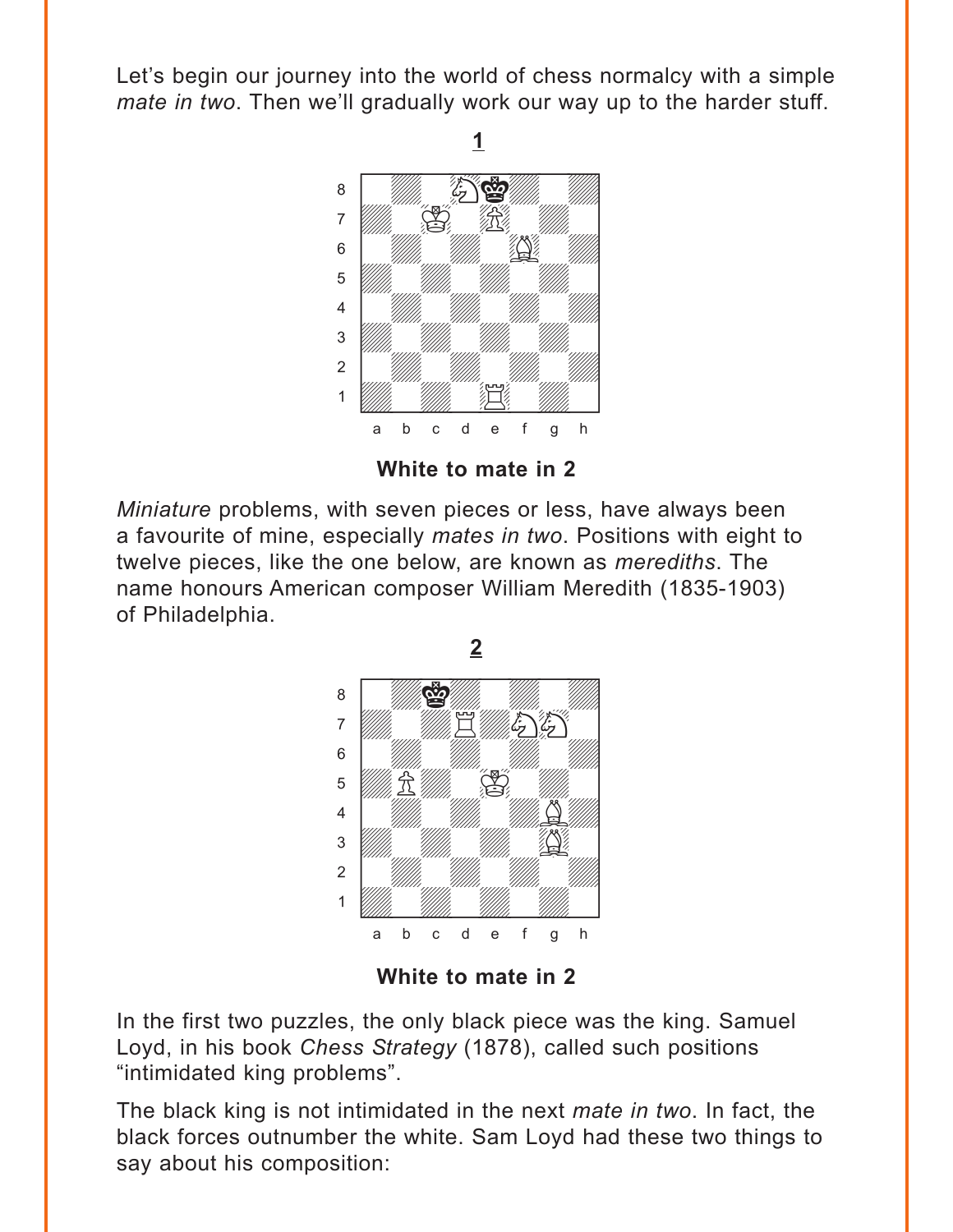<span id="page-2-0"></span>"*This problem is especially constructed to give a deceptive appearance to mislead the solver ..*."

"*To amateur solvers, ... a problem of this kind is practically unsolvable.*"

**[3](#page-9-0)**

What do you think? It's only two moves deep. Is he right?



**White to mate in 2**

Let's step up to *mates in three* now, starting with another Sam Loyd creation. He refers to it as an "old style problem".

The position has a game-like appearance. But if it were a game, White could just play the obvious 1.Nxg4+ and Black would probably resign. However, it wouldn't be mate in three.



**White to mate in 3**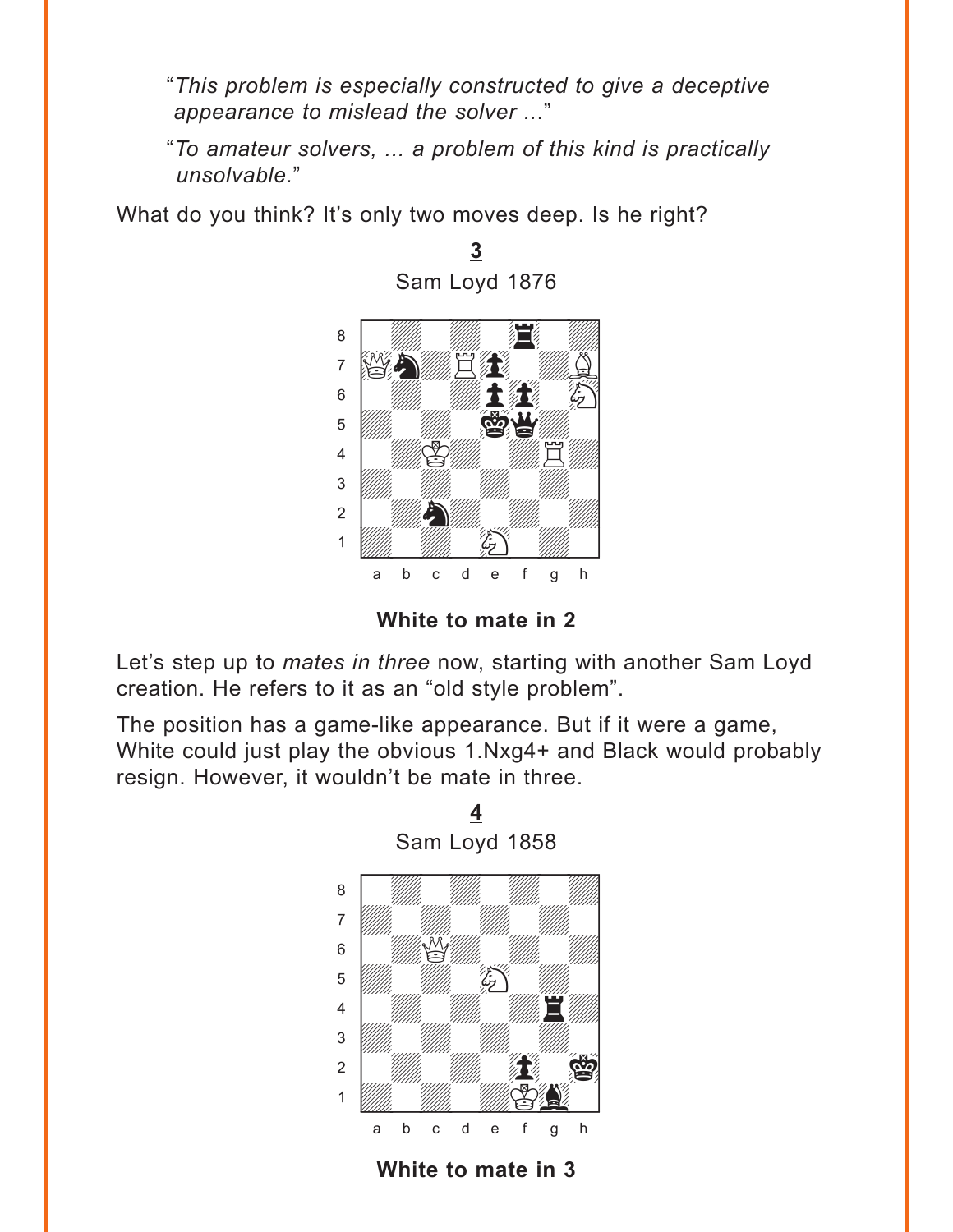<span id="page-3-0"></span>Somebody once told me that "All miniatures are anticipated." Perhaps that will be the fate of this little puzzle!?

**5**



**White to mate in 3**

The next *mate in three* is the first problem of mine to be published. It appeared in the *Toronto Star* (1990) in the excellent weekly chess column written by Canadian IM Lawrence Day.

> where  $\frac{w}{\sqrt{2\pi}}$  , where  $\frac{w}{\sqrt{2\pi}}$  , where  $\frac{w}{\sqrt{2\pi}}$ a ya *mai wa* wakazi wa 1972, wa àdwdwdwdw] ßwdKdwGwd]  $\overline{\mathcal{L}}$  $\frac{4}{\sqrt{2}}$  ( $\frac{1}{\sqrt{2}}$  ( $\frac{1}{\sqrt{2}}$  ( $\frac{1}{\sqrt{2}}$  )  $\frac{1}{2}$  which  $\frac{1}{2}$ 2 | *William William William William 1994* Údwdwdwdw] a b c d e f g h

**White to mate in 3**

Lawrence also published the following twin-like problem later the same year.

By the way, for an interesting read, I recommend *Nick's Best* (2007) by Lawrence Day. The book is much more than just the selected games of IM Bryon Nickoloff. It is full of insights into opening theory, endgame strategy, and clock management. There's plenty of Canadian chess history as well!?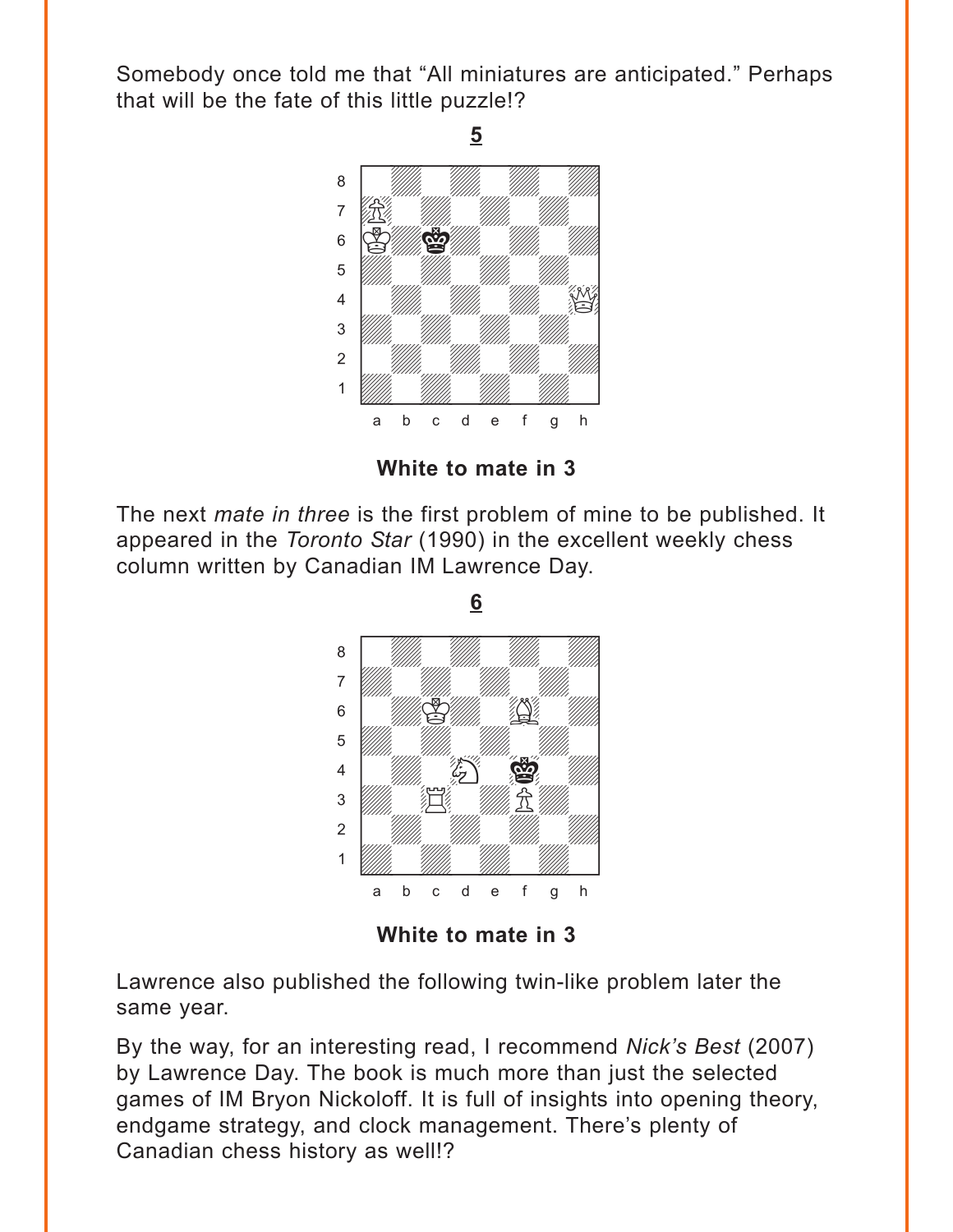<span id="page-4-0"></span>

**White to mate in 3**

Are you ready for a speedy *mate in four*?

I composed the next problem about thirty years ago while living in Belgium. During the 1986 Ostend International, my friend Kevan Seynaeve showed the position to English GM Anthony Miles. He solved it in eight seconds! Truly astounding.



**White to mate in 4**

Tony Miles (1955-2001) was a very colourful character, on and off the board. His many chess achievements included the title of *1974 World Junior Champion*. He must have been in good form in Ostend. He won the tournament.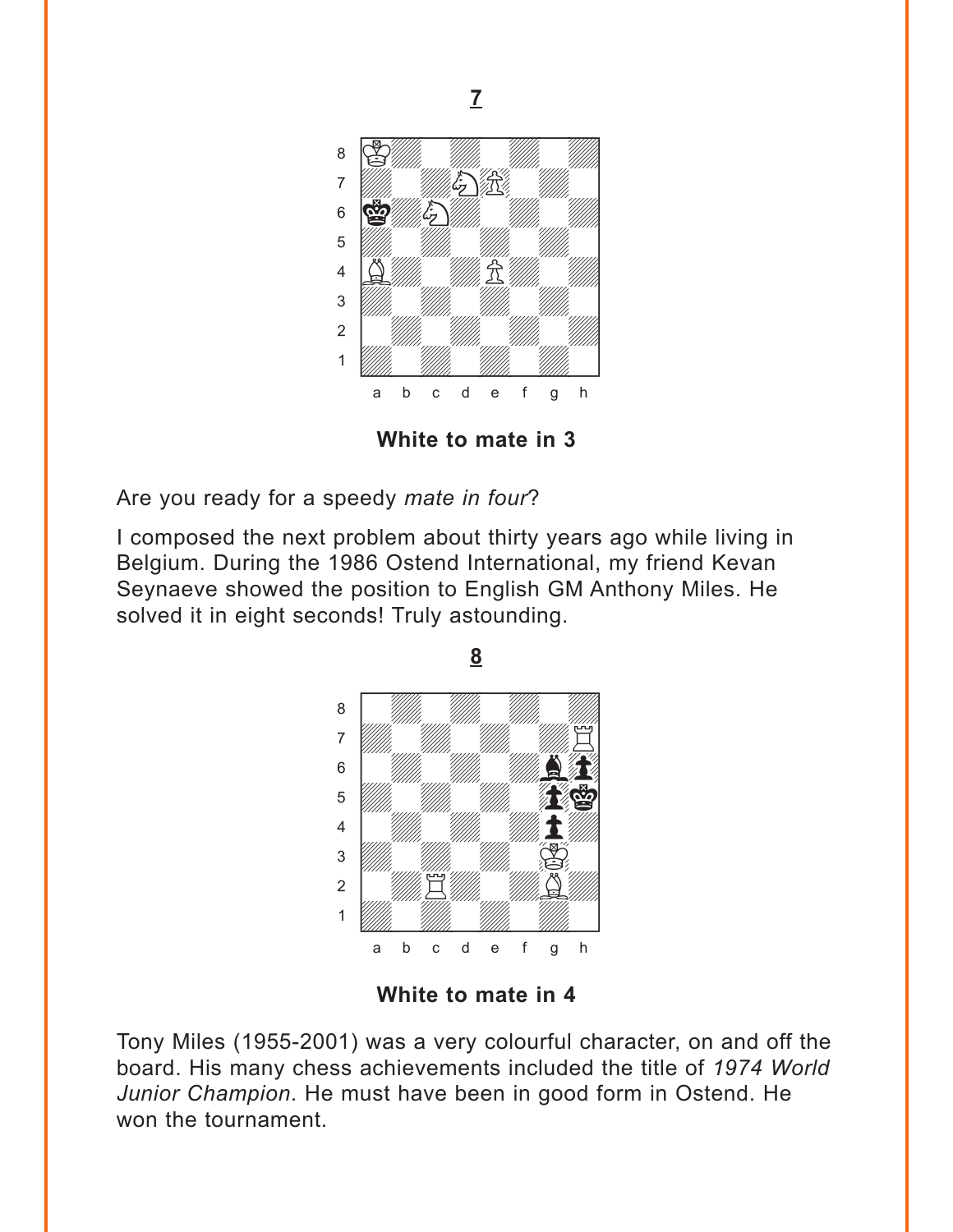<span id="page-5-0"></span>

**Tony Miles** 

9

One of my favourite long mates is the composition below by grandmaster Aron Nimzowitsch (1886-1935). The position was given in his famous book My System.



White to mate in 7

That mate required some tactical finesse, but there's no need for fancy moves in the following problem. It's a straightforward runaround.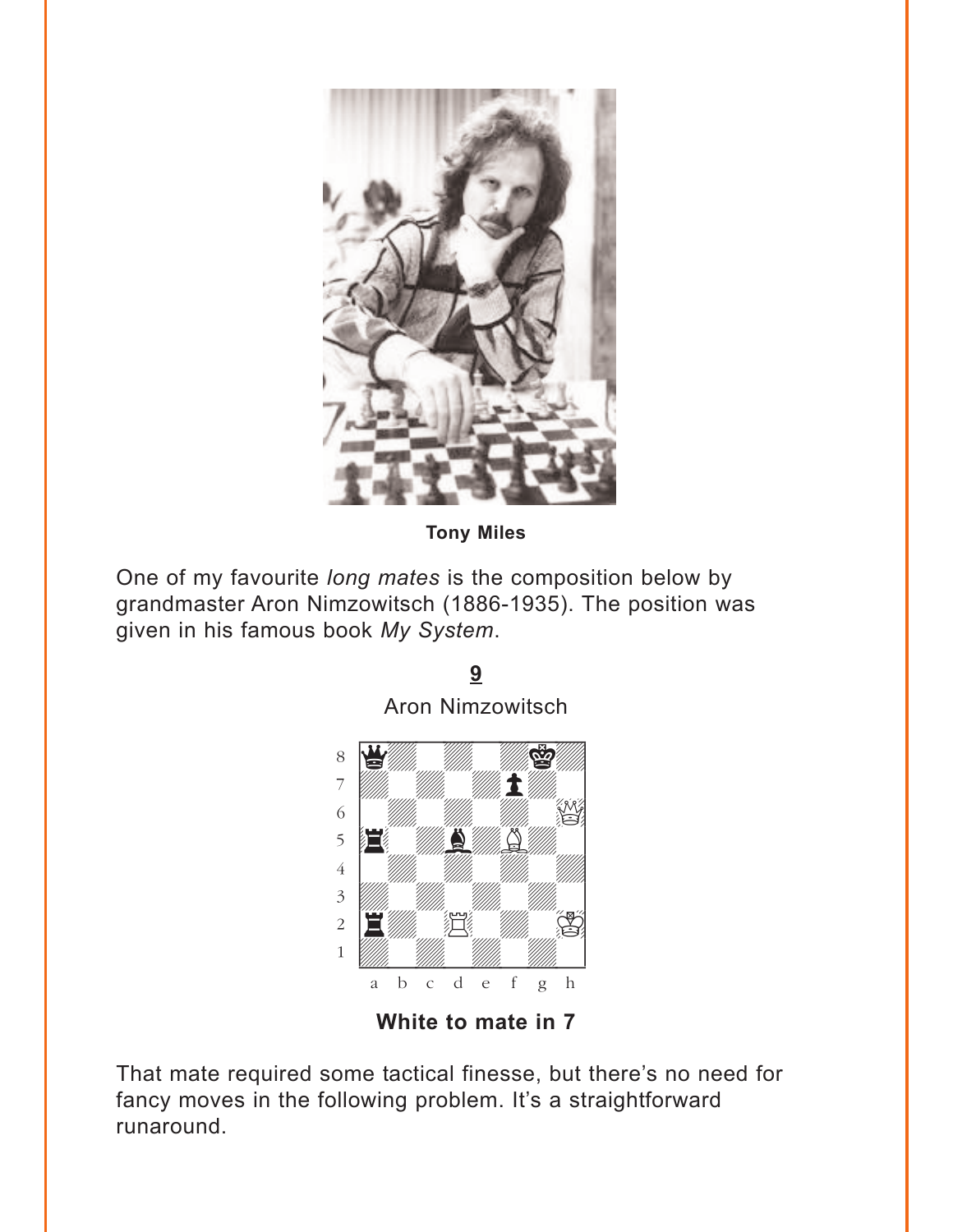<span id="page-6-0"></span>

**White to play and force mate**

Ten mates should be enough for any holiday. Our final two positions are endgame studies. The first is by the renowned Russian composer Alexey Troitzky (1866-1942).

**[<sup>11</sup>](#page-15-0)** A. A. Troitzky 1895



**White to play and win**

One more problem to go. This time we're looking to hold a draw. As the Dutch like to say, "Half an egg is better than an empty shell."

*Beter een half ei dan een lege dop.*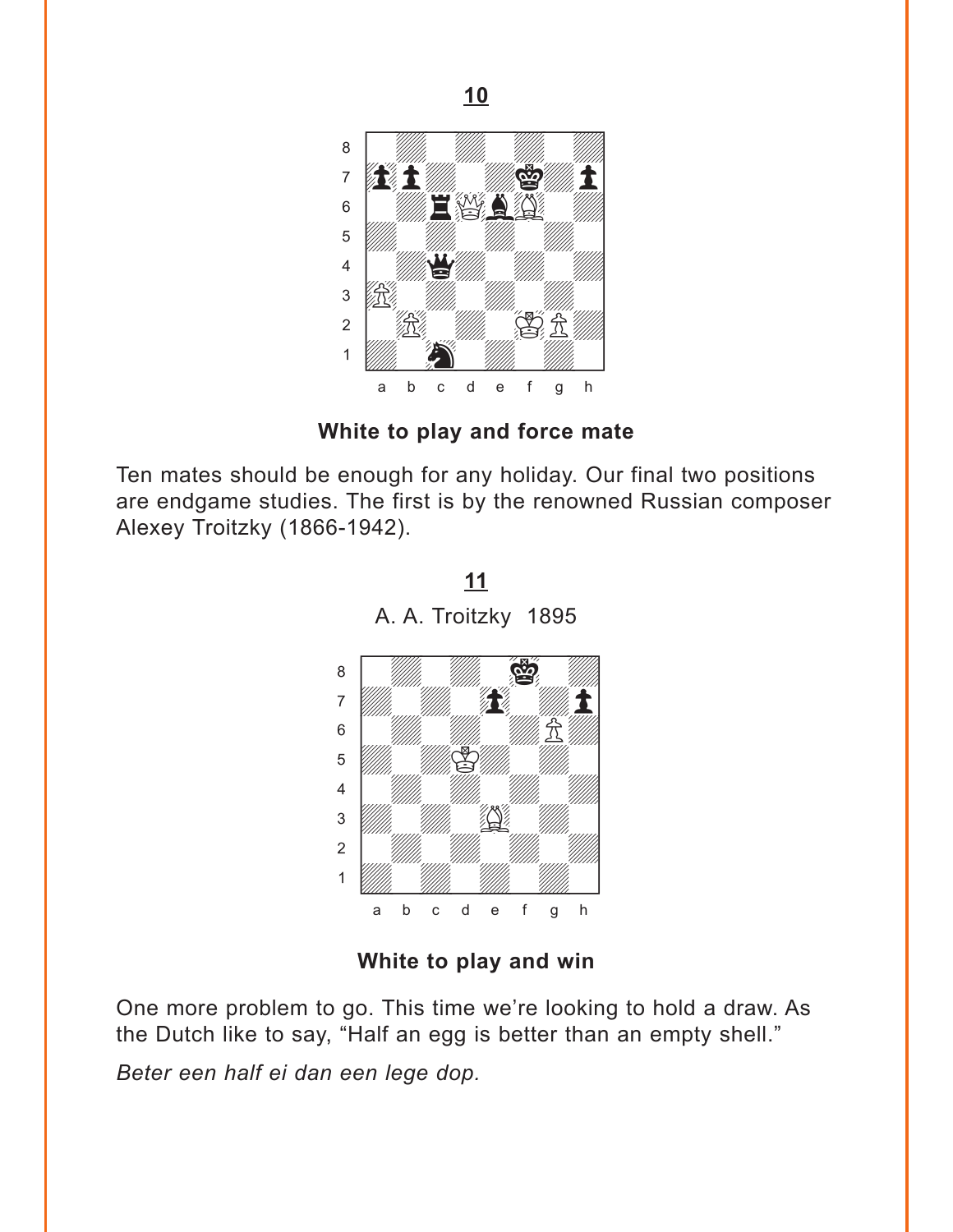<span id="page-7-0"></span>

White to play and draw

Well, friends, that concludes this year's visit to the normal side. I hope you enjoyed the ride. As we head back towards the other side, here's a little something to ease the transition.

## $12<sub>b</sub>$

Against best play by White, what is the maximum number of moves that Black can make before conceding the draw?

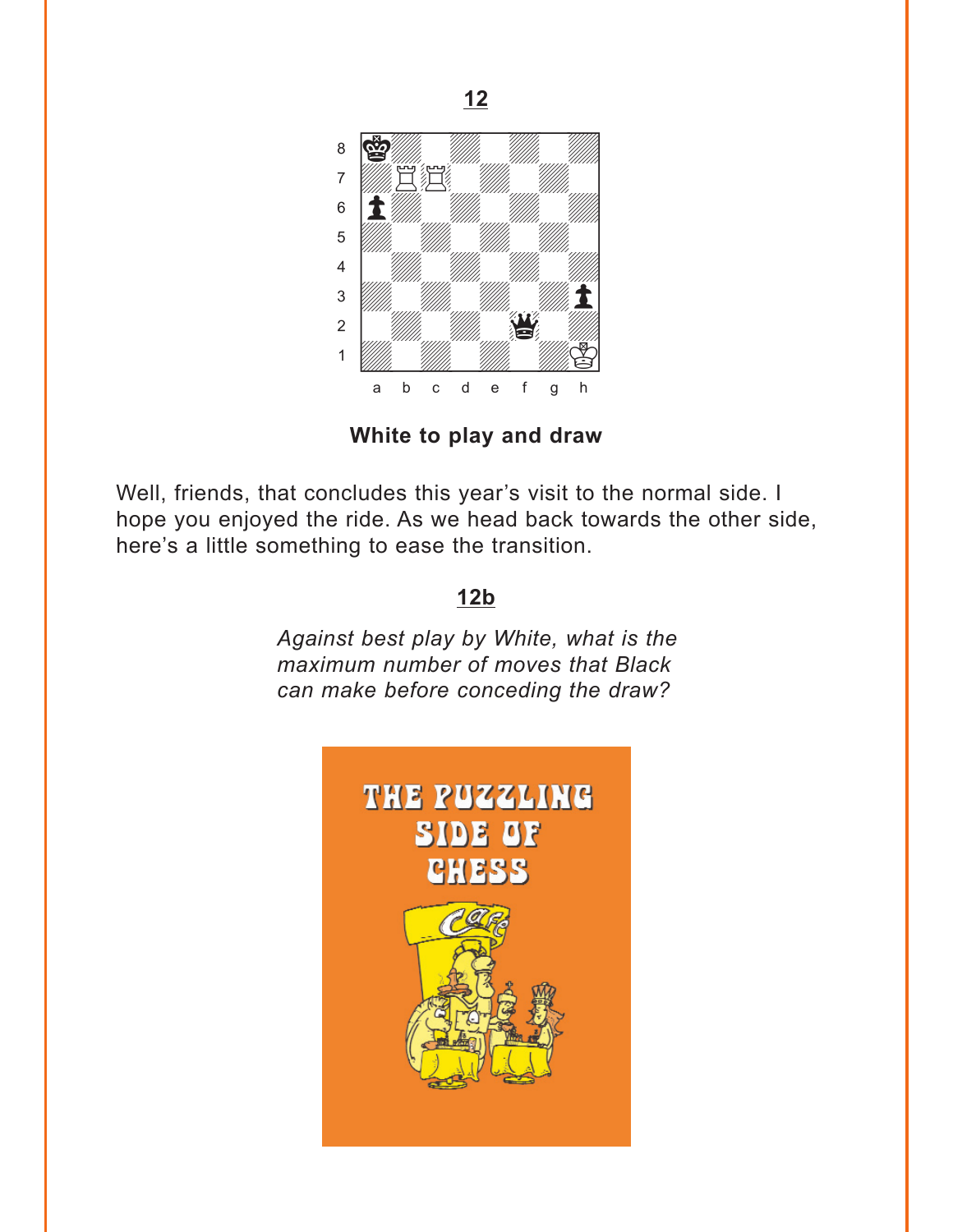# <span id="page-8-0"></span>**SOLUTIONS**

*PDF hyperlinks*. You can advance to the solution of any puzzle by clicking on the underlined title above the diagram. To return to the puzzle, click on the title above the solution diagram.

## **[1](#page-1-0)**

J. Coakley 2010 *Winning Chess Puzzles For Kids Volume 2*



1.Be5 Kxe7 2.Bg7#

Were you expecting a promotion?

### **[2](#page-1-0)**

J. Coakley 2010 *Winning Chess Puzzles For Kids Volume 2*



1.Kf5 Kxd7 2.Kf6#

The rare and ever popular double kingmover.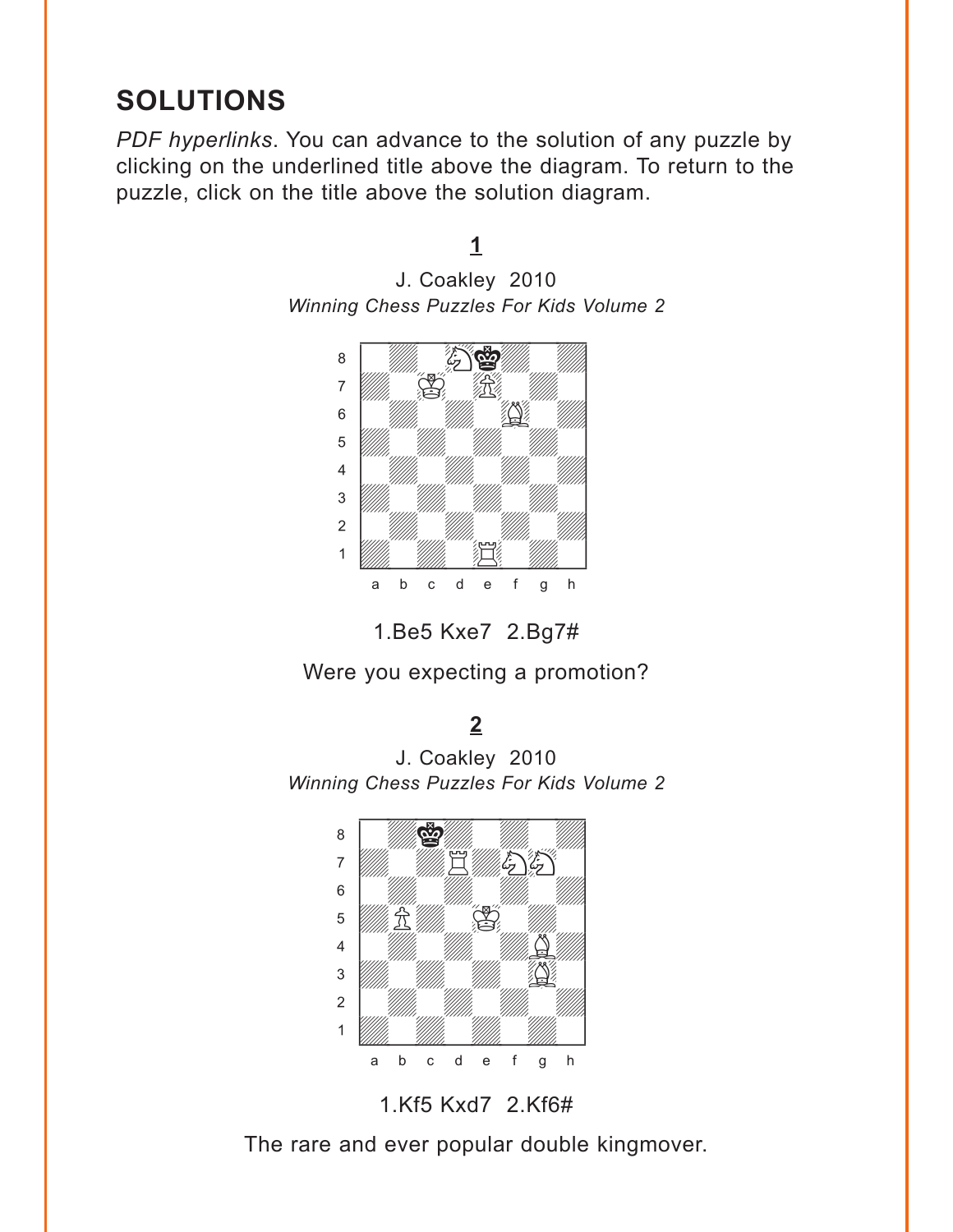Sam Loyd 1876 **Cleveland Leader** 

 $\overline{3}$ 

<span id="page-9-0"></span>

 $1.Kb3$ 

The key move is certainly deceptive. No mate is threatened, but Black is now in zugzwang. All black moves, including several checks, allow an immediate mate.

> $1...$ Na $1+$  $2.Qxa1#$  $2.Qxa5#$  $1...$ Na5+ 1...Nc5+ 2.Qxc5#  $1...Nd4+2.Qxd4#$  $1...$ Qd3+ 2.Nxd3#  $1...Qf3+$  $2.Nxf3#$  $1...$ Qe4  $2$ .Rxe4#  $1...Qxg4$  2. Nd 3# 1...Qxh7 2.Nf3#  $1_R$  $Rc8$ 2.Nf7#

The black pawn on e7 is necessary to stop 1.Qb8+ Nd6 2.Qxd6#.

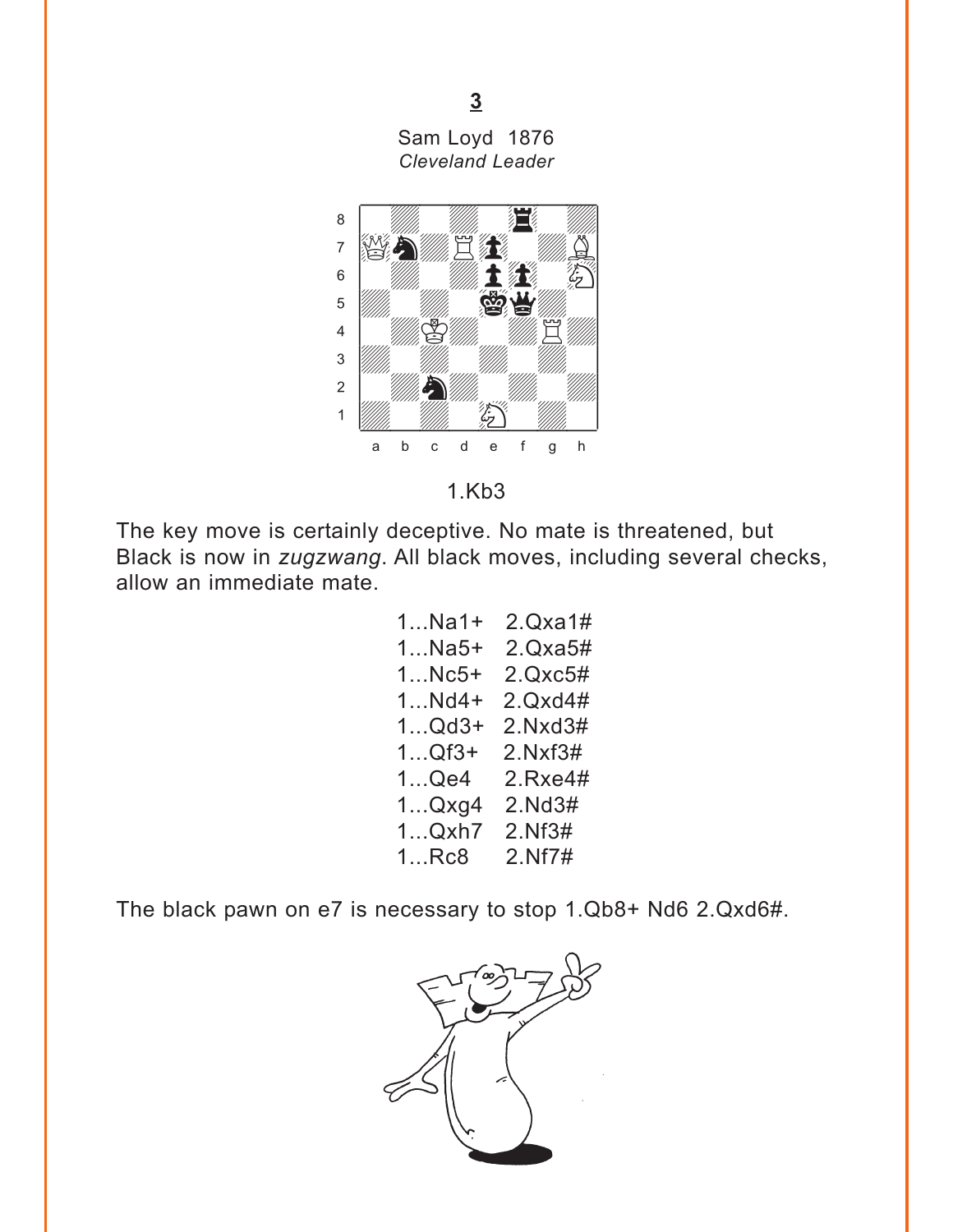Sam Loyd 1858 *New York Albion*

<span id="page-10-0"></span>

1.Qh1+

Loyd has a knack for queen moves to a corner.

1...Kxh1 2.Nxg4 Bh2 3.Nxf2# 1...Kg3 2.Qf3+ 2...Kh4 3.Qxg4# 2...Kh2 3.Nxg4#

The first line is a classic N vs. B mate.

The obvious 1.Nxg4+ mates in six. 1...Kg3 2.Qe4! Kh4 3.Qf5! Kg3 4.Ne5 Kh2 5.Qg4! Kh1 6.Qg2#





We had to have an underpromotion sooner or later, right?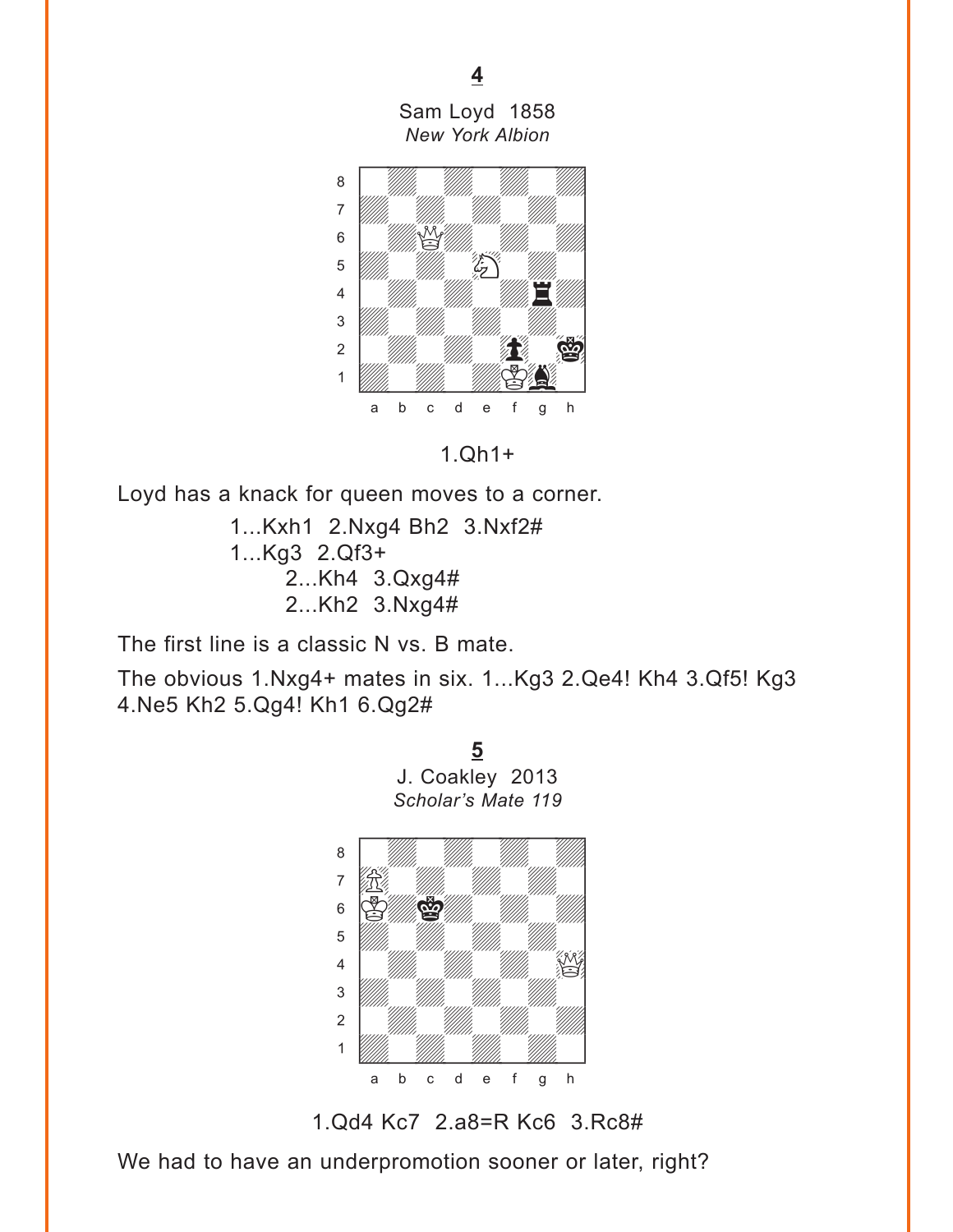<span id="page-11-0"></span>*Scholar's Mate*, Canada's chess magazine for kids, is available for free online in a printable pdf format.





1.Bh4 Ke5 2.Bg5 Kxd4 3.Bf6#

A switchback of the white bishop leads to the desired *box mate*.



The date of problem 6 is given incorrectly in some databases (as 1992 or 198?).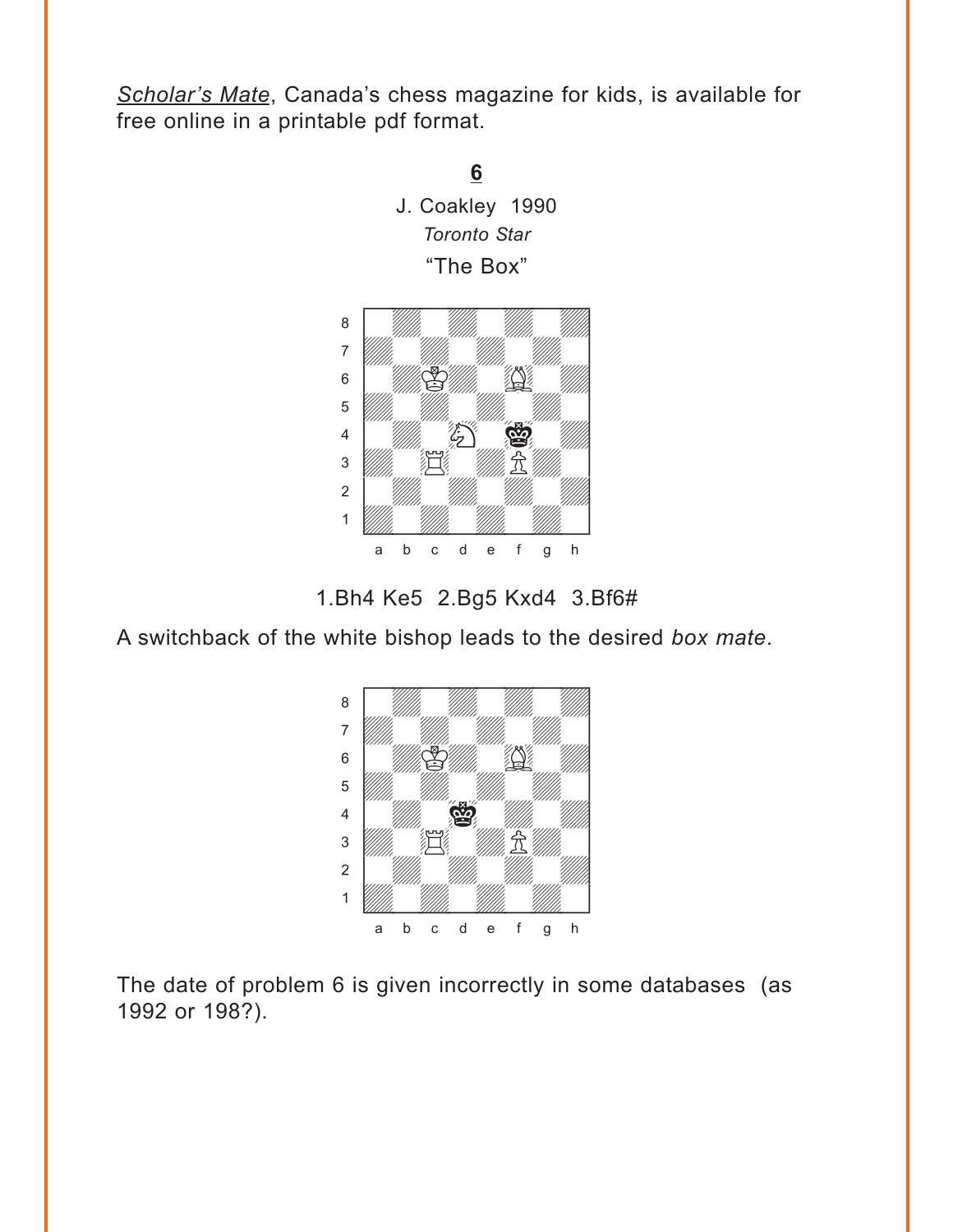<span id="page-12-0"></span>



1.Bb3 Kb5 2.e8=N 2...Kxc6 3.Ba4# 2...Ka6 3.Nc7# or 3.Bc4#

Did anyone not expect a knight promotion? Sorry for being so predictable.

The *bigger box mate* arises from the first line.

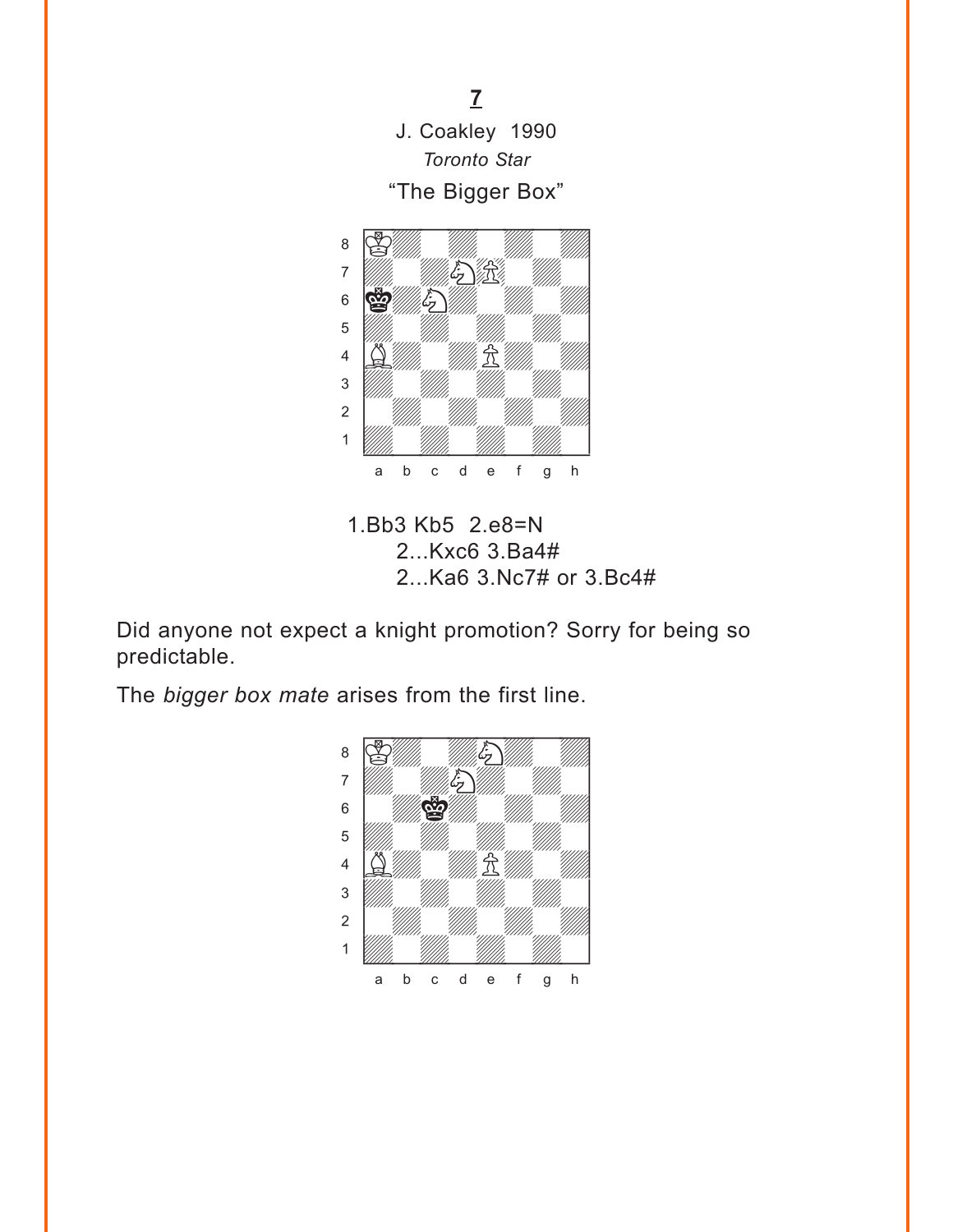<span id="page-13-0"></span>J. Coakley 1986 *Winning Chess Puzzles For Kids* (2006)



1.Bc6

1...Bxh7 (or 1...Bf5) 2.Be8+ Bg6 3.Rh2# 1...Bf7 2.Be4 (or 2.Rg7) 2...any 3.Rh2# 1...Bxc2 2.Be8+ Bg6 3.Rf7! 3...Bxf7 4.Bxf7# 3...Be4 4.Rf5# 3...Bh7 4.Rxh7#

Were you as speedy as Tony Miles?

**[9](#page-5-0)** Aron Nimzowitsch 1925 *My System*



1.Bh7+ Kh8 2.Bc2+ Kg8 3.Rg2+ Bxg2 4.Bh7+ Kh8 5.Bg6+ Kg8 6.Qh7+ Kf8 7.Qxf7#

The two Bs take turns obstructing the 2nd rank, first the white bishop on c2, then the black bishop on g2.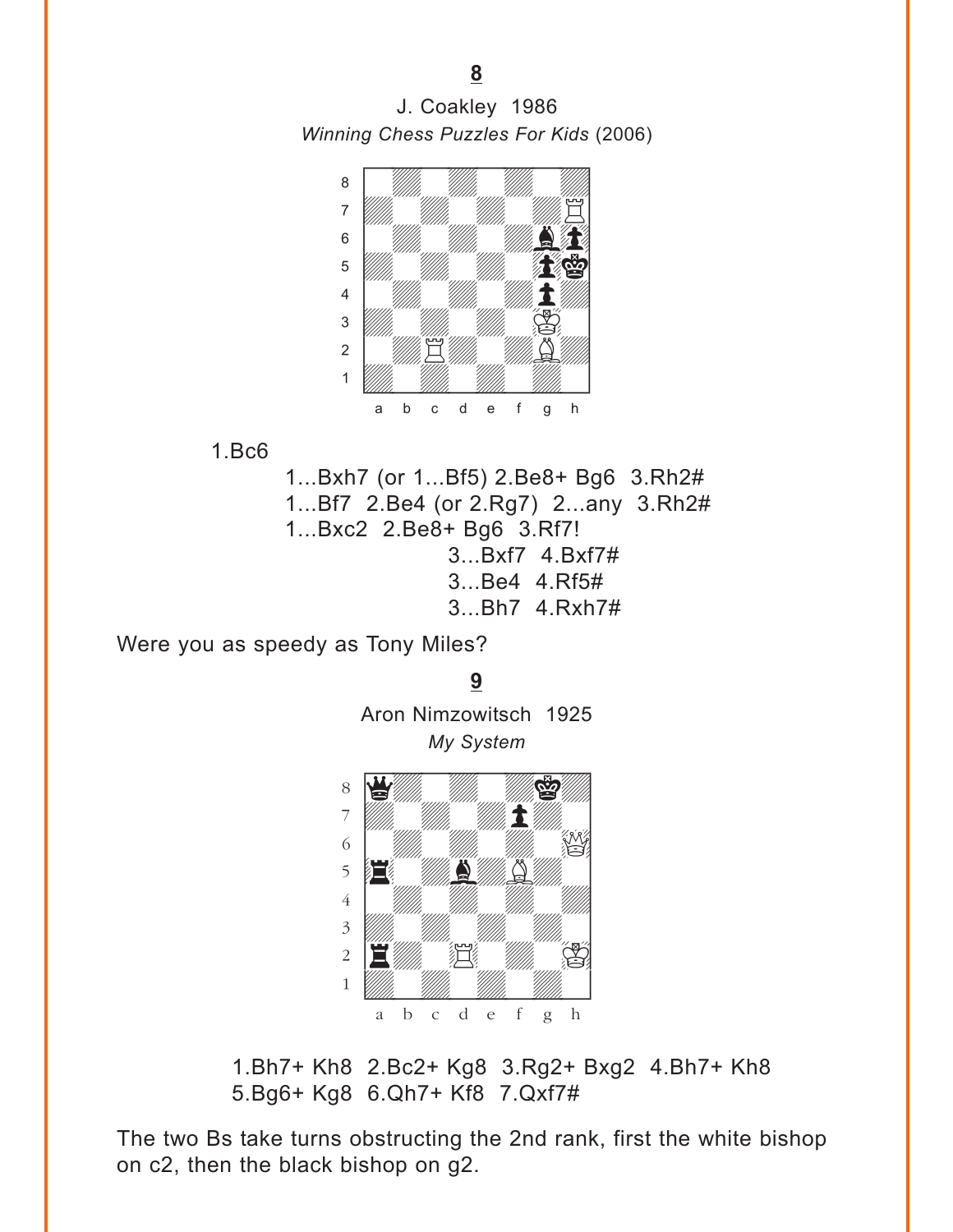# <span id="page-14-0"></span>J. Coakley 2004 *Winning Chess Exercises For Kids*



- 1.Qe7+ Kg6 1...Kg8 2.Qg7#
- 2.Qg7+ Kf5 2...Kh5 3.Qg5#
- 3.Qg5+ Ke4 4.Qe3+! Black wins after 4.Qe5+? Kd3.
- 4. ... Kf5 4...Kd5 5.Qe5#
- 
- 5.Qe5+ Kg6 5...Kg4 6.Qg5#
- 6.Qg5+ Kf7
- 7.Qg7+ Ke8
- 8.Qe7#

A long chase by the persistent white queen.

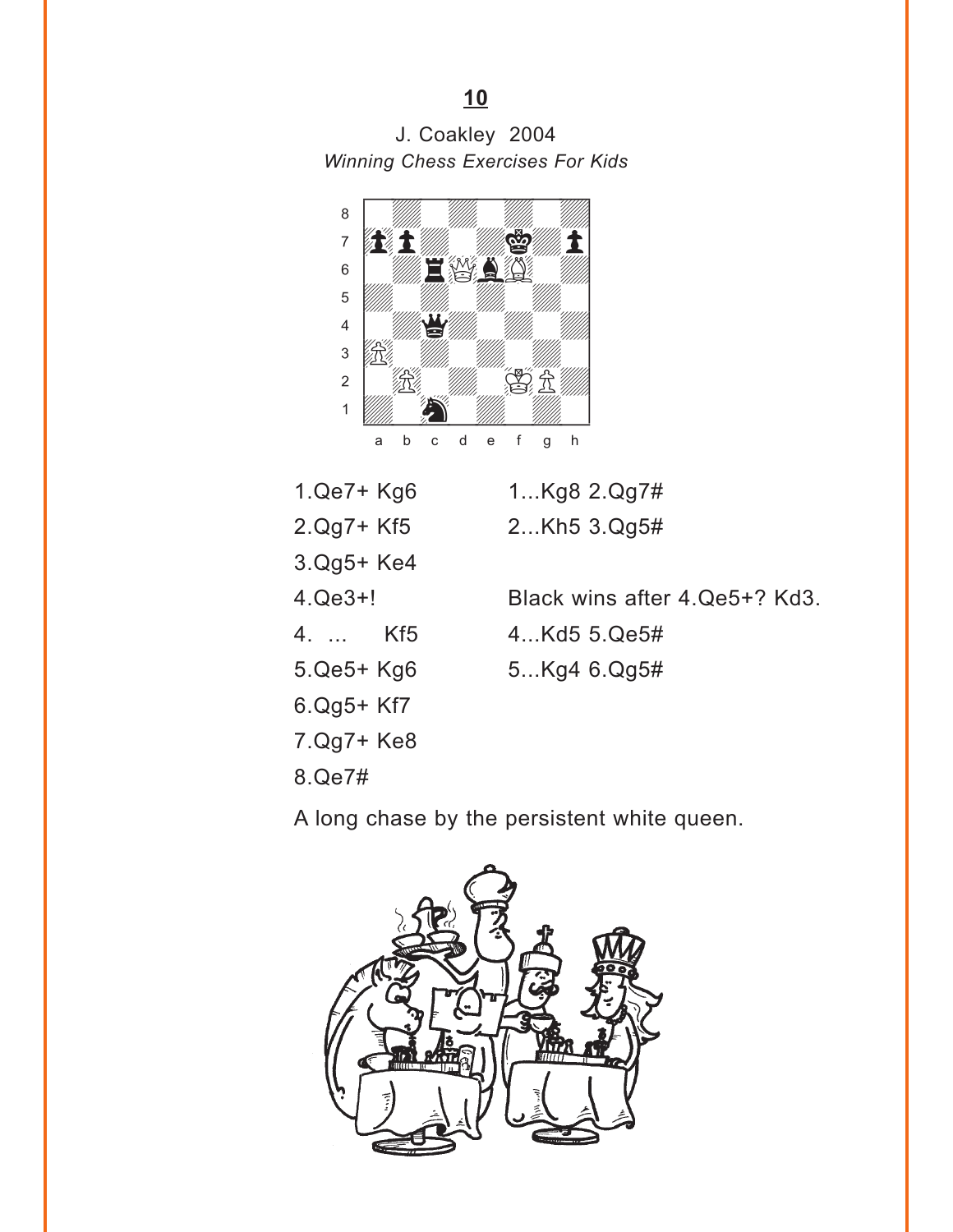<span id="page-15-0"></span>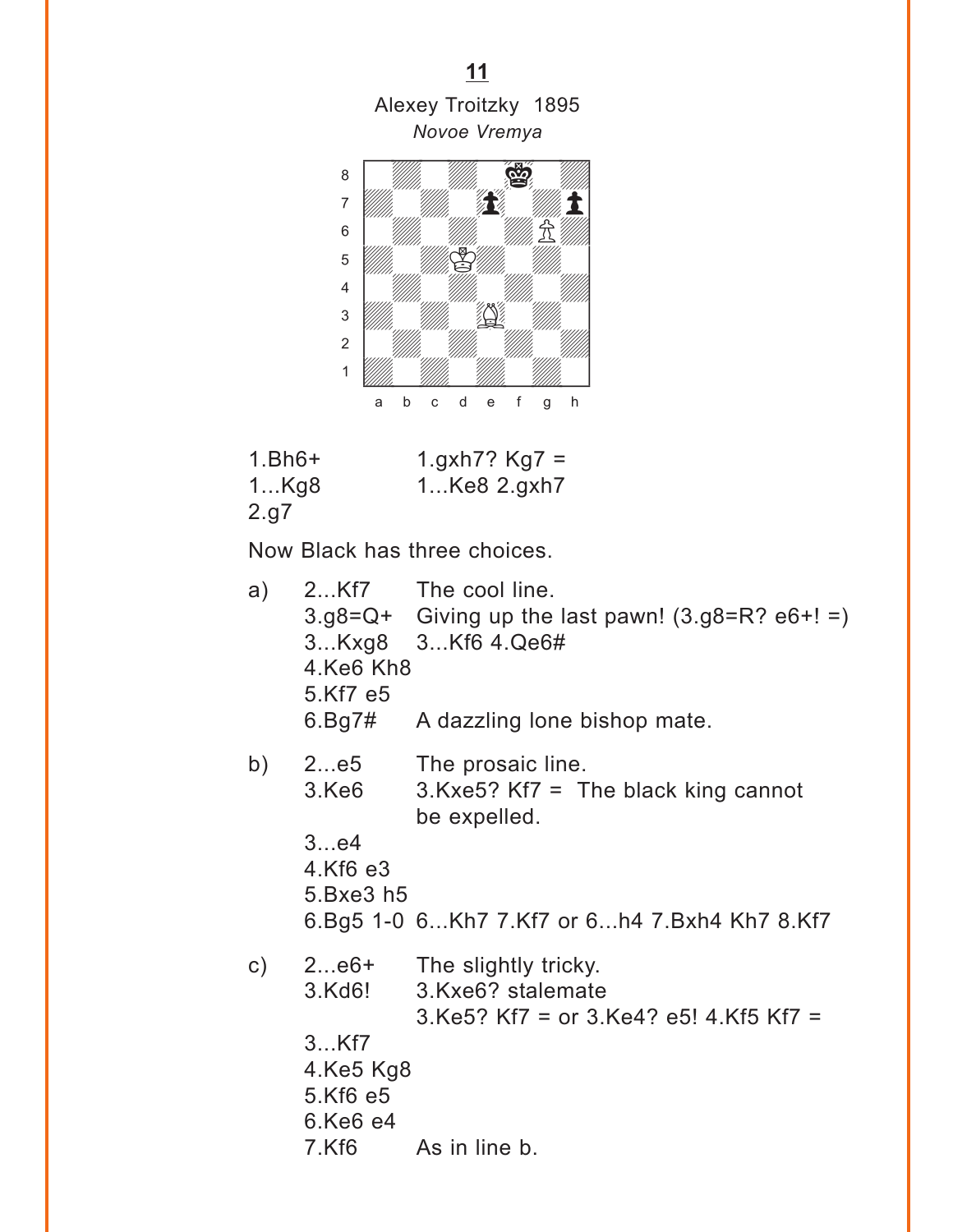<span id="page-16-0"></span>

White draws by either perpetual check or stalemate. It's up to Black to decide which.

| $1.Rb8+$      | 1.Ra7+? Qxa7 2.Rxa7+ Kxa7 3.Kh2 a5 0-1                                                          |
|---------------|-------------------------------------------------------------------------------------------------|
| 1Kxb8         |                                                                                                 |
| $2.Rb7+$      | 2.Rc8+? Kb7 wins for Black.                                                                     |
| 2Kc8          | 2Ka8 3.Rb8+ Ka7 4.Rb7+ Ka8 5.Rb8+ is a<br>perpetual check. 2Kxb7 is stalemate.                  |
| $3.Rc7+Kd8$   | $3Kxc7$ = Here and later, capturing the rook with<br>the king is stalemate.                     |
|               | 3Kb8 4.Rb7+ Kc8 5.Rc7+ repeats the position.                                                    |
| $4.Rd7+Ke8$   |                                                                                                 |
| 5.Re7+ Kf8    |                                                                                                 |
| $6.$ Re $8+!$ | 6. Rf7+? Qxf7 frees the black king.                                                             |
| 6Kg7          | After 6Kf7 7.Rf8+, 7Kxf8 is stalemate<br>and 7Kg7? 8.Rxf2 wins for White.                       |
| $7.Rg8+Kh6$   | Against 7Kh7, White can draw with 8.Rg7+ or 8.Rh8+.                                             |
| $8.Rg6+$      | Black wins after 8.Rh8+? Kg5 9.Rg8+ Kf4<br>10. Rf8+ Kg3 11. Rg8+ Kf3 12. Rf8+ Ke2 13. Re8+ Kf1. |
| 8Kh5          |                                                                                                 |
| $9.$ Rg5+ Kh4 |                                                                                                 |
| 10.Rg4+ Kh5   |                                                                                                 |
|               | 11. $Rg5+ \frac{1}{2} \frac{1}{2}$ Threefold repetition is on its way.                          |